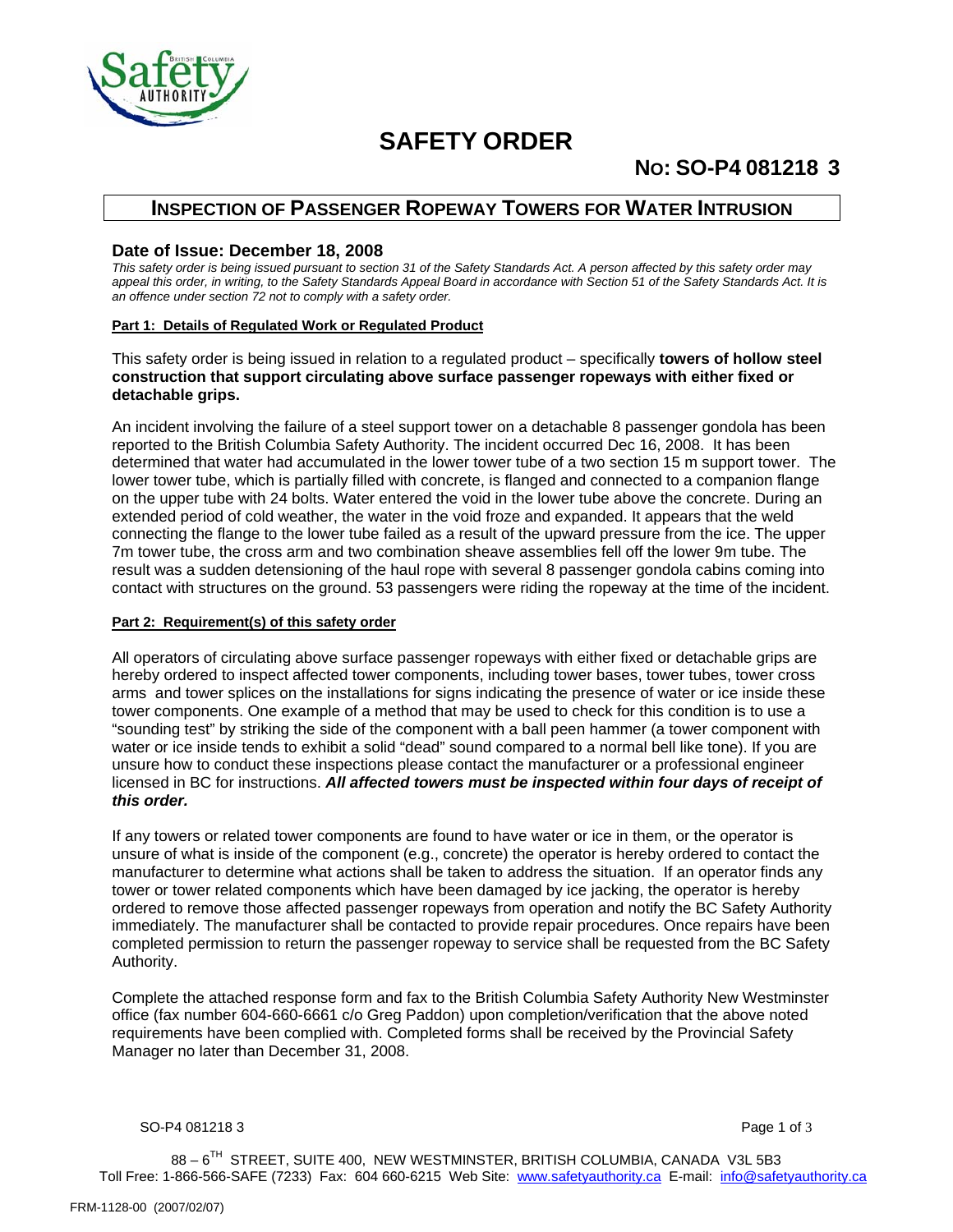

#### **Part 3: Details of Issue (if applicable)**

This safety order is being issued to all passenger ropeway operators who operate circulating above surface passenger ropeways with either fixed or detachable grips.

#### **Part 4: Details of Ordering Safety Manager or Safety Officer – Please read following page**

*I certify that I am authorized to issue this safety order in accordance with section 15 (d) of the Safety Standards Act or that I have been delegated this power under section 15 (g) of the Safety Standards Act*.

Ļ

Greg Paddon Provincial Safety Manager - Passenger Ropeways & Amusement Devices **Date: December 18, 2008** 

### *Safety Standards Act:*

#### Safety Orders

- 31 (1) To prevent, avoid or reduce risk of personal injury or damage to property, a provincial safety manager may, in writing, issue a safety order.
	- (2) A safety order may be issued to any person in relation to any of the following:
		- (a) regulated work or regulated products generally;
		- (b) a specific class of regulated product or regulated work;
		- (c) a specific regulated product or regulated work.
	- (3) For certainty, a safety order issued under this section may apply to
		- (a) regulated work that meets the requirements under this Act,
		- (b) regulated work that previously met the requirements under this Act or a former Act but does not meet the current requirements under this Act,
		- (c) regulated products that meet the requirements under this Act, or
		- (d) regulated products that previously met the requirements under this Act or a former Act but do not meet the current requirements under this Act, including a regulated product that bears a certification mark.
	- (4) A safety order may specify any requirement that is intended to prevent, avoid or reduce the risk of personal injury or damage to property and may include any of the following orders:
		- (a) that an existing regulated work or regulated product must be made safe in compliance with the safety order;
		- (b) that a regulated product must be
			- (i) disconnected from a power source,
			- (ii) uninstalled, or
			- (iii) modified before continued use;
		- (c) that a regulated product must be operated, installed, manufactured or disposed of only as specified or that a regulated product must not be moved;
		- (d) that current or future regulated work or a regulated product must conform to the terms or conditions of the order;
		- (e) that a person take or refrain from taking any action that a safety manager considers necessary to prevent, avoid or reduce a risk of personal injury to persons or damage to property;
		- (f) that the manufacturer make reasonable efforts to recall the regulated product.
	- (5) The provincial safety manager must give written notice of the safety order to the following persons:
		- (a) the manufacturer of the regulated product;
		- (b) an owner of the regulated product if the identity of the owner is known to the provincial safety manager;
		- (c) the person in charge of the regulated work.
	- (6) The notice must state the reasons for the decision and that the person has the right to appeal the decision to the appeal board.
	- (7) Despite section 54, a safety order may not be stayed during an appeal.

#### **References:**

#### Safety Standards Act

For more information on the British Columbia Safety Authority, please visit our website at: www.safetyauthority.ca

SO-P4 081218 3 Page 2 of 3

88 – 6<sup>TH</sup> STREET, SUITE 400, NEW WESTMINSTER, BRITISH COLUMBIA, CANADA V3L 5B3 Toll Free: 1-866-566-SAFE (7233) Fax: 604 660-6215 Web Site: www.safetyauthority.ca E-mail: info@safetyauthority.ca